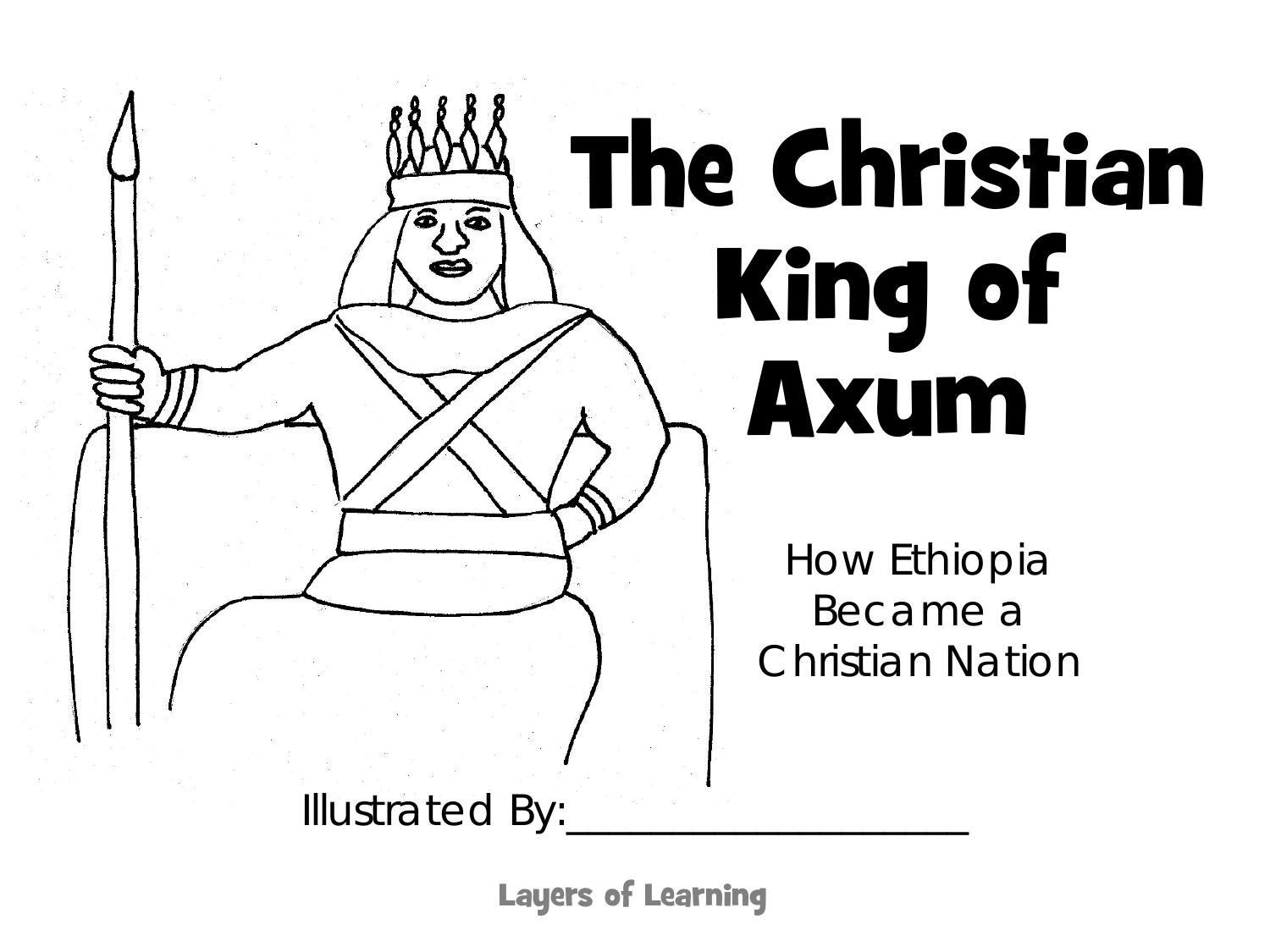Two Syrian boys, Frumentius and Aedesius were aboard a trading ship on the Red Sea when it was seized!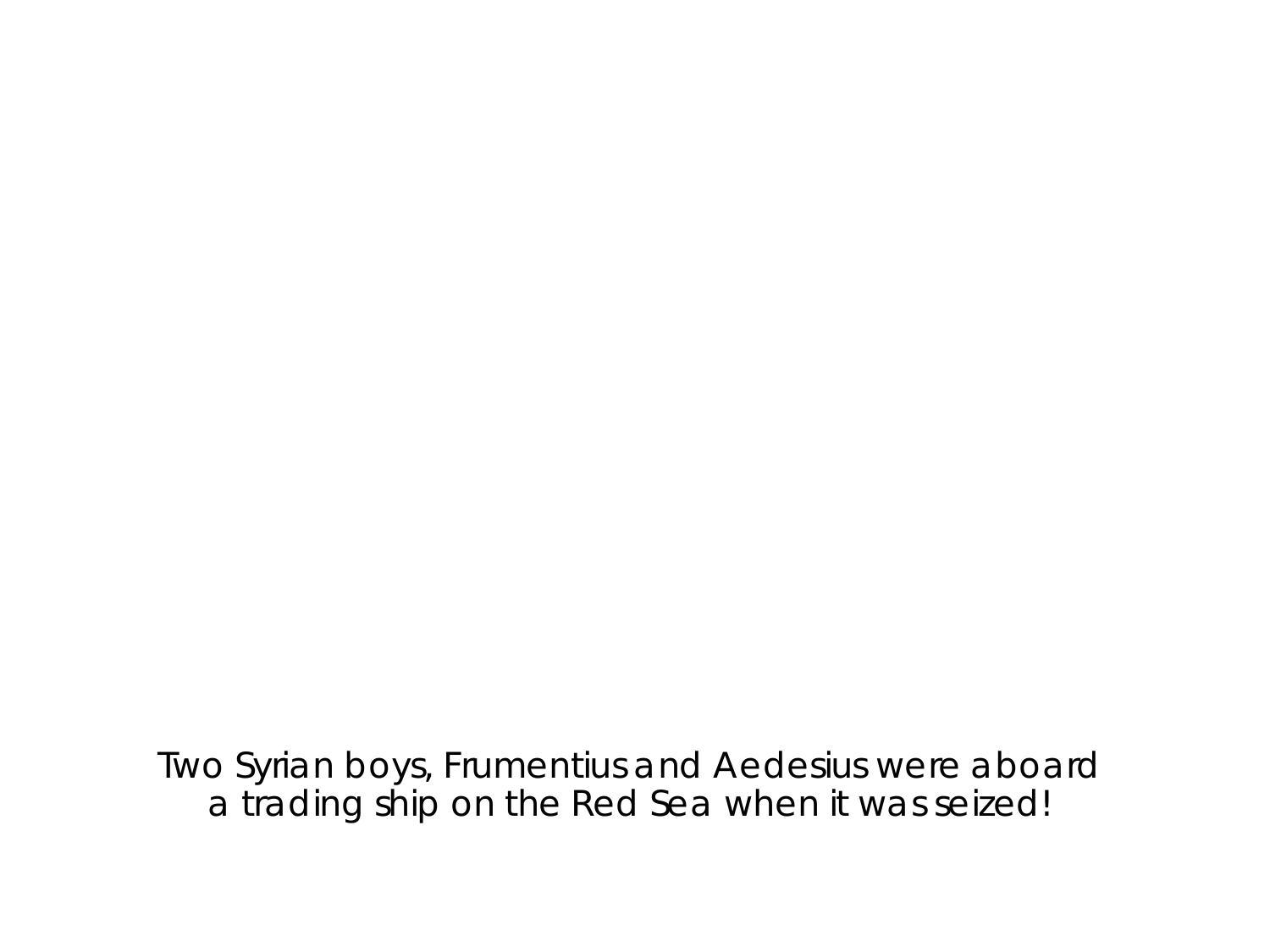The boys escaped and were taken to the King of Axum, King Ella Amida. He was smitten by the boys and decided to take them in as part of his family. He gave them their freedom and many important jobs to do.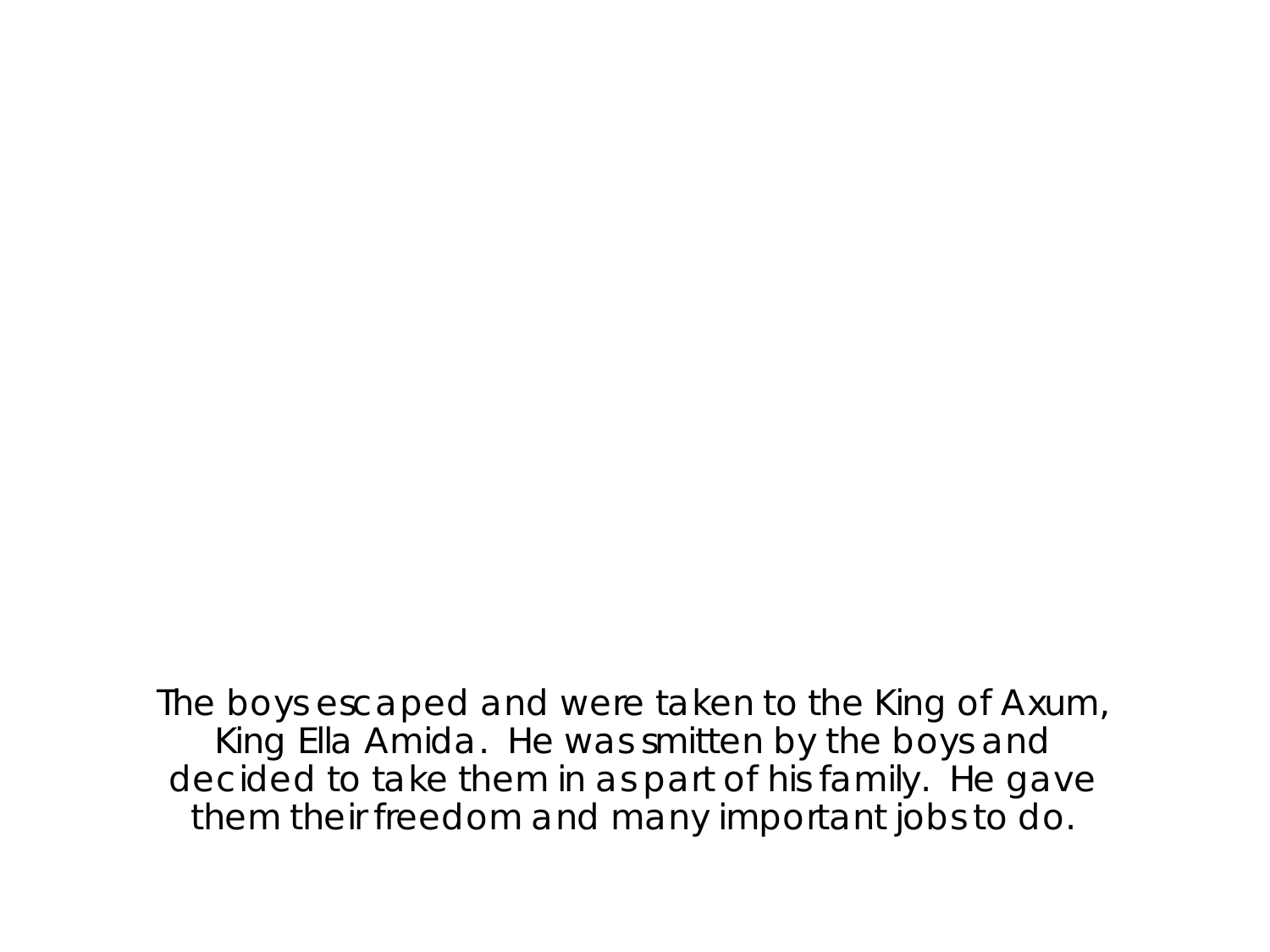Not long afterward, King Ella Amida suddenly died. He had only one son, a little baby boy named Ezana. Ezana was not big enough to take his father's throne, so his mother asked Frumentius and Aedesius to continue doing their jobs at court until her son was old enough to rule.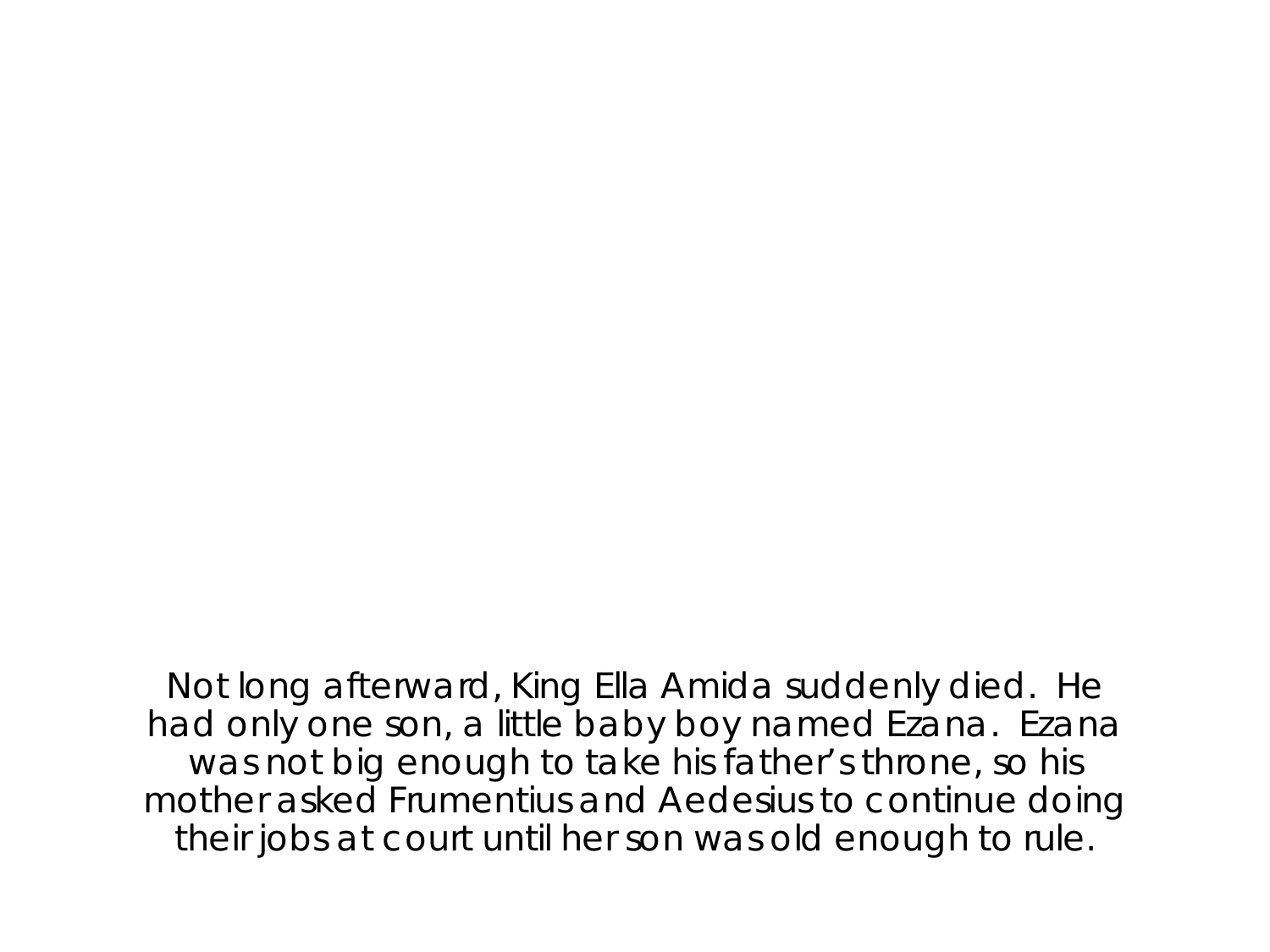Frumentius was especially loyal, helpful, and honest. He was a Christian and taught Ezana about Christianity. He sought out Christian traders and eventually became a bishop as well.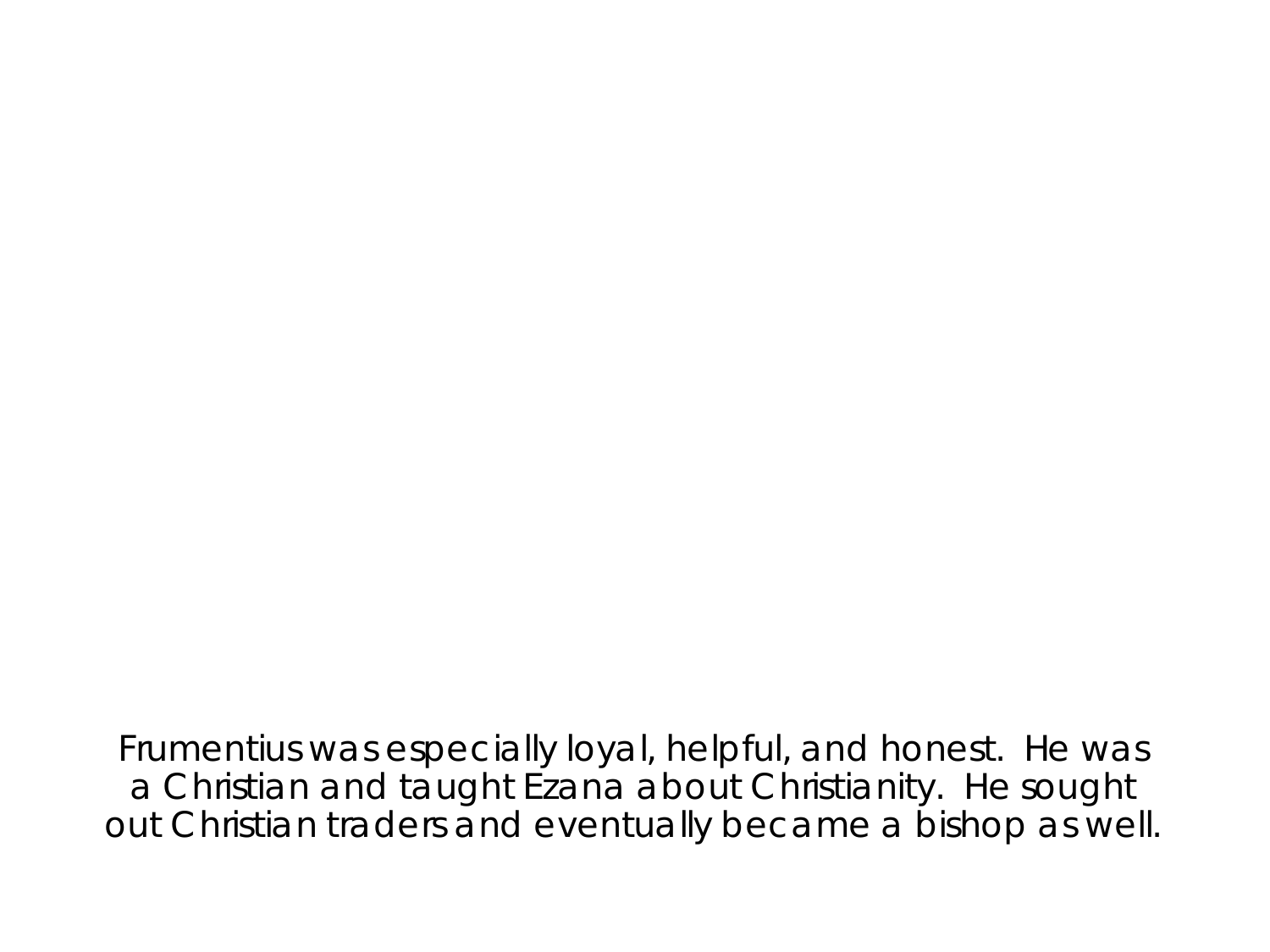Because Frumentius had been such a kind, good adviser and taught Ezana about Christ, Ezana joined the church and made Christianity the official state religion. He minted coins with crosses on them and taught his people what it means to be a Christian.